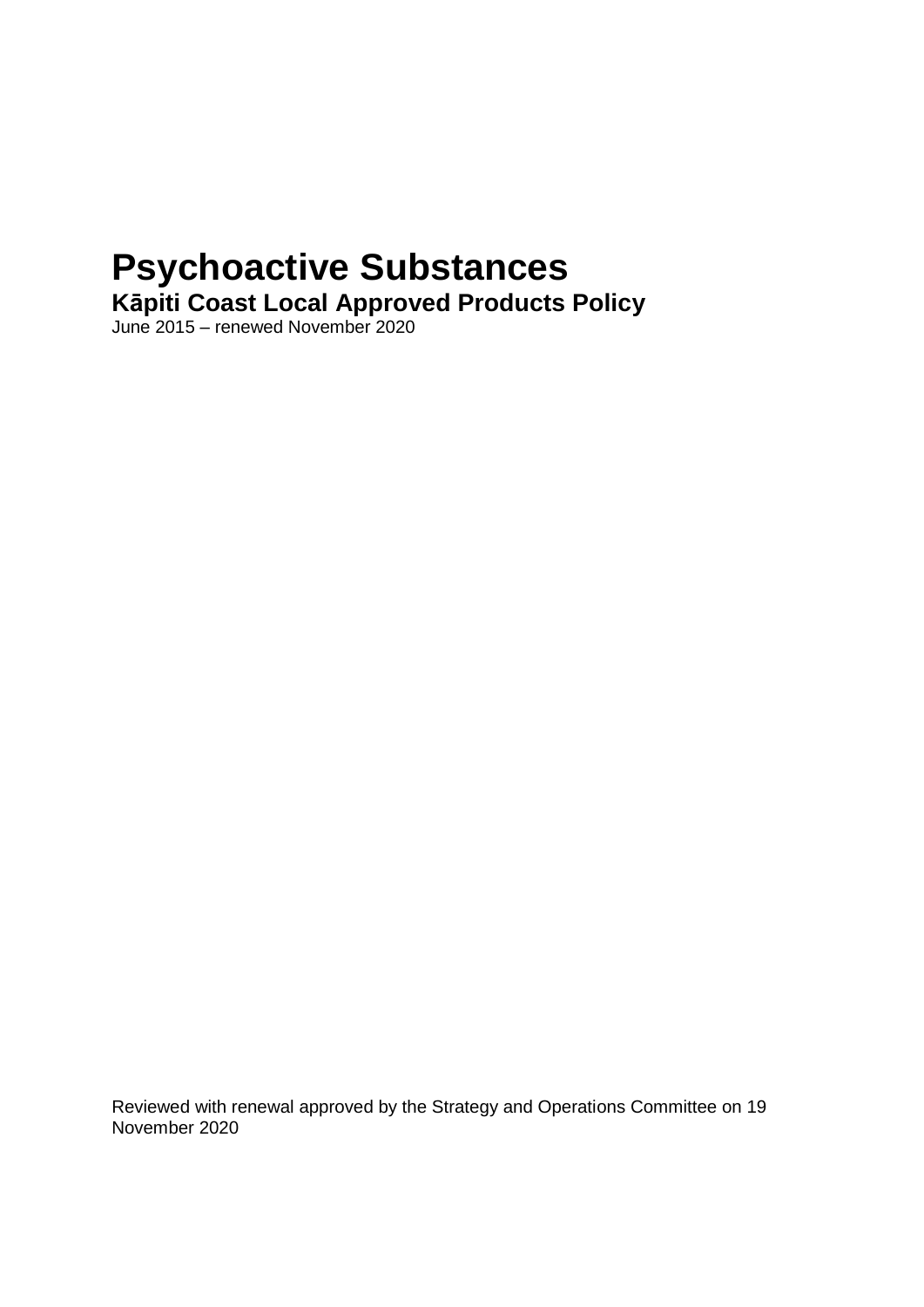# **CONTENTS**

- 1. Introduction and Overview
- 2. Policy Objectives and Scope
- 3. Strategic Alignment
- 4. Definitions References
- 5. Policy
- 6. Review
- 7. References

Schedule 1 Area where retail premises might be located

| <b>REVISION</b><br><b>HISTORY</b><br>Revision | <b>Policy Sponsor</b>                        | Approval date and date<br>of next scheduled review     | Decision                                |
|-----------------------------------------------|----------------------------------------------|--------------------------------------------------------|-----------------------------------------|
|                                               | Group Manager,<br>Strategy &<br>Partnerships | June 2015<br>Review before June 2020                   | Council                                 |
| 2                                             | Group Manager,<br>Corporate<br>Services      | November 2020<br><b>Review before November</b><br>2025 | Strategy and<br>Operations<br>Committee |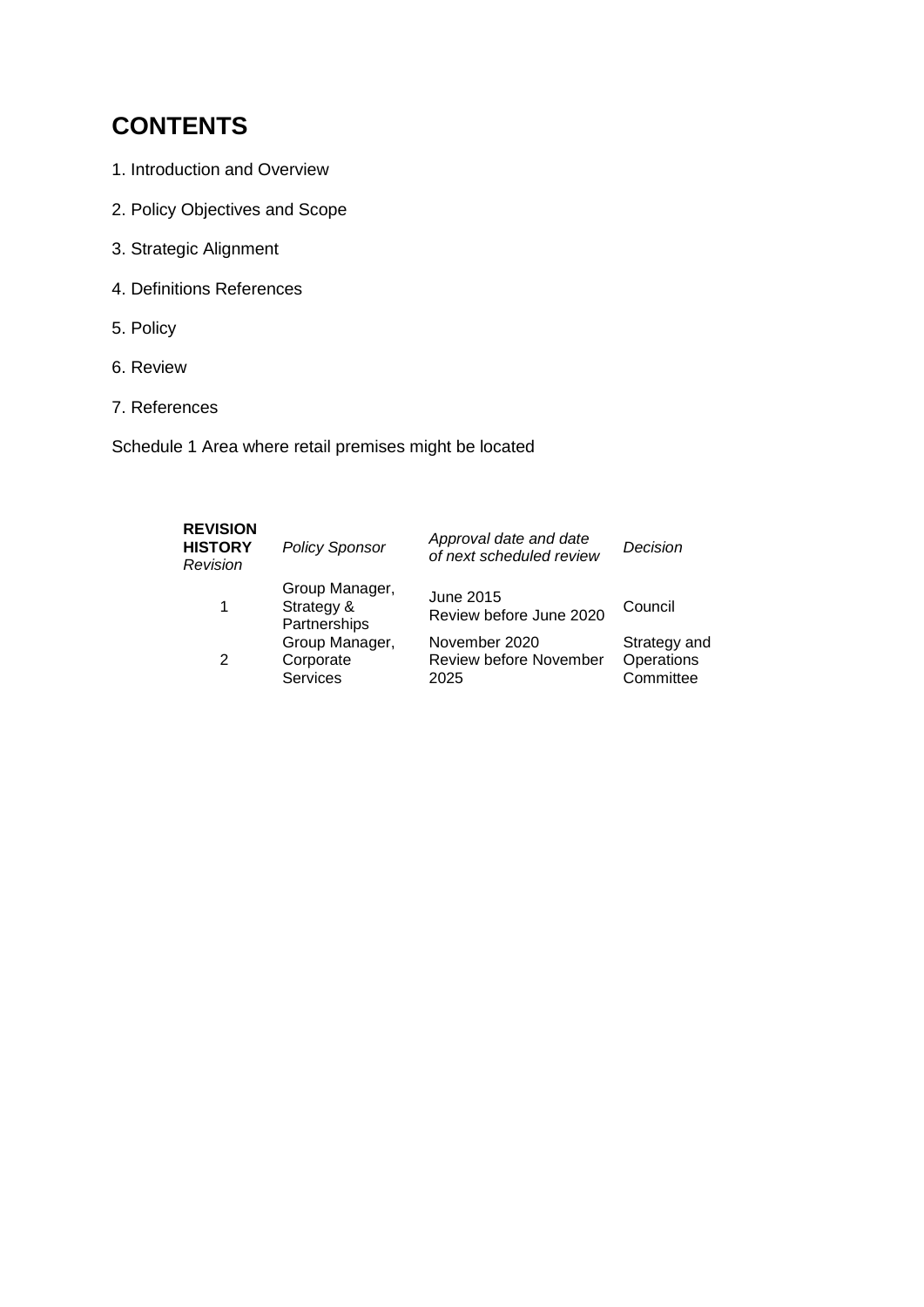# *1. INTRODUCTION AND OVERVIEW*

The purpose of the Psychoactive Substances Act 2013 (the 'Act') is to "regulate the availability of psychoactive substances in New Zealand to protect the health of, and minimise harm to, individuals who use psychoactive substances."

To advance this purpose, the Act provides that territorial authorities (such as the Kapiti Coast District Council) may have a Local Approved Product Policy ('LAPP') relating to the sale of approved products within its district. In particular, a LAPP may include policies concerning the location of premises that sell approved products - by reference to broad areas in the district, proximity to other such premises and proximity to certain facilities (such as kindergartens, early childhood centres, schools, places of worship, or other community facilities).

The LAPP is intended to provide the Psychoactive Substances Regulatory Authority ('Authority') with a clear view from the Kapiti Coast District Council and its community about the location of premises.

# *2. POLICY OBJECTIVES AND SCOPE*

The objectives of the LAPP are to:

 Minimise the harm to the community caused by psychoactive substances by providing a clear view to the Authority of where retail premises that sell psychoactive substances may be located in Kapiti Coast district.

This LAPP does not apply to retail premises where internet sales only are made or to premises where the sale of approved products is by wholesale only.

The requirements of the Resource Management Act 1991 and any other applicable regulation (including all applicable Bylaws of the Kapiti Coast District Council) must be met in respect of any premises holding a retail licence.

# *3. STRATEGIC ALIGNMENT*

This LAPP assists in the delivery of one of the Kapiti Coast District Community Outcomes as set out in its Long Term Plan - that "the District has a strong, healthy, safe and involved community."

# *4. DEFINITIONS*

When interpreting this LAPP, unless the context requires otherwise, the definitions of words or terms used in the LAPP that are also used in the Psychoactive Substances Act 2013 are those defined in that Act." Otherwise, use the definitions set out below.

| Town Centre Zone           | Means those areas of Kapiti Coast District defined by a<br>Town Centre Zone in the Kapiti Coast District Plan as set<br>out in Schedule 1.                                         |
|----------------------------|------------------------------------------------------------------------------------------------------------------------------------------------------------------------------------|
| <b>Outer Business Zone</b> | As mapped in the Provisional District Plan                                                                                                                                         |
| <b>Sensitive Site</b>      | Includes:<br>pre-school care facilities such as kindergartens,<br>early childhood centres, schools and alternative<br>and tertiary facilities<br>residential retirement facilities |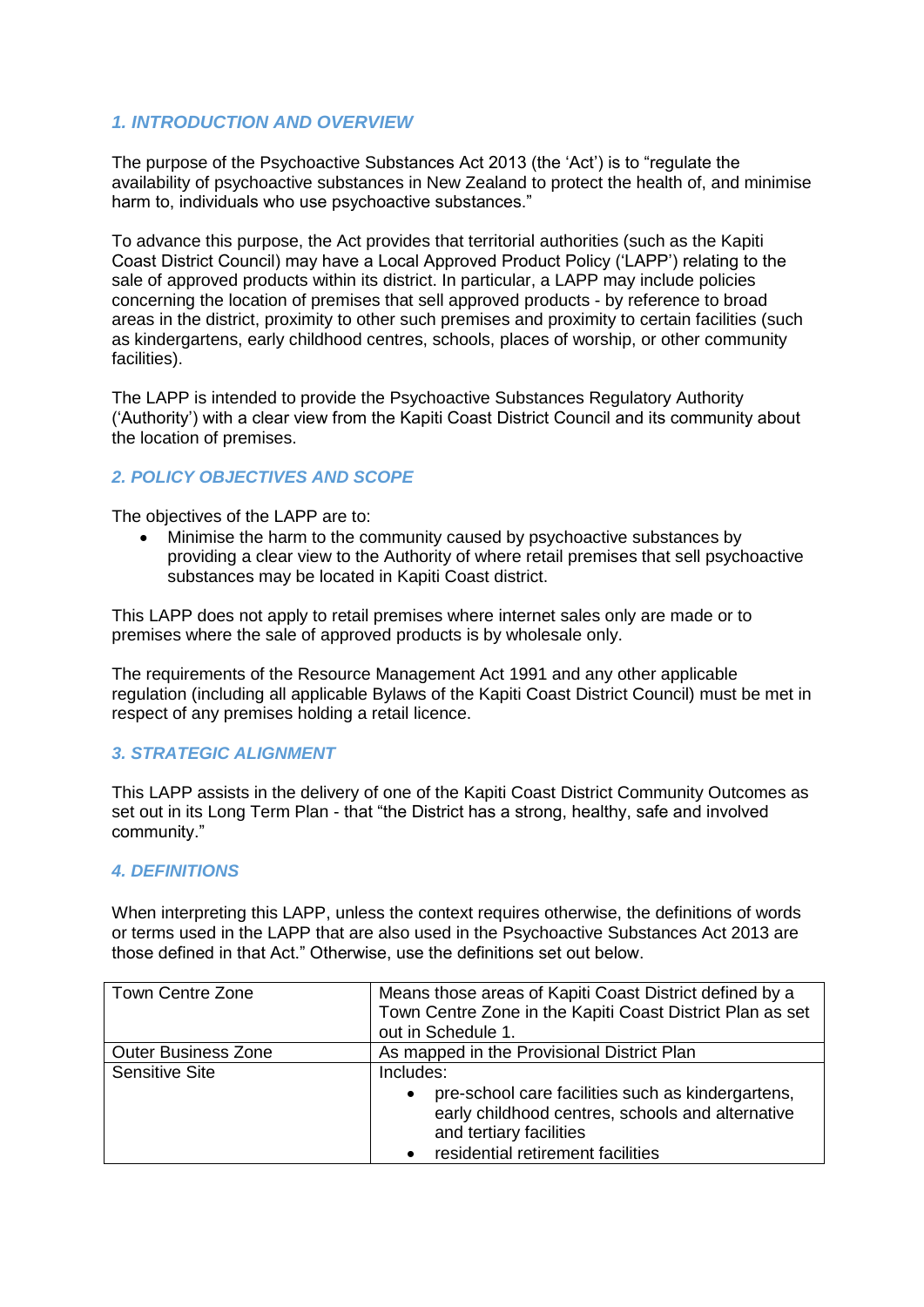# *5. POLICY*

The Policy of the Kapiti Coast District Council is as follows:

#### **5.1 Location of premises from which approved products may be sold**

i. The location of retail premises from which approved products may be sold should be restricted to locations within the area Kapiti Road West as identified in Schedule 1. Retail premises must be located on the ground floor and face Kāpiti Road.

*Section 68(a) of the Psychoactive Substances Act provides that the location of premises from which approved products may be sold may be indicated by reference to broad areas within a district.* 

#### **5.2 Location of retail premises in relation to premises or facilities of a particular kind or kinds**

i. Any retail premise from which approved products may be sold should not be permitted within 100 metres of a sensitive site existing at the time the licence application is made.

ii. For the purposes of clause 5.1(i) the separation distances are measured from the legal boundary of any retail premise and any sensitive site.

*Section 68(c) of the Act provides that the location of premises from which approved products may be sold may be indicated by reference to proximity to premises or facilities of a particular kind or kinds within the district (for example, kindergartens, early childhood centres, schools, places of worship, or other community facilities). This LAPP identifies sensitive sites as kindergartens, early childhood centres, schools, places of worship, or other community facilities.*

#### **5.3 Location of retail premises in relation to other retail premises from which approved products are sold**

i. New retail premises from which approved products may be sold should not be permitted within 100 metres of another retail premise from which approved products may be sold.

ii. For the purposes of clause 5.3(i) the separation distances are measured from the legal boundary of the premises.

*Section 68(b) of the Act provides that the location of premises from which approved products may be sold may be indicated by reference to proximity to other premises from which approved products are sold.*

# *6. REVIEW*

The Council will monitor the effect of this LAPP.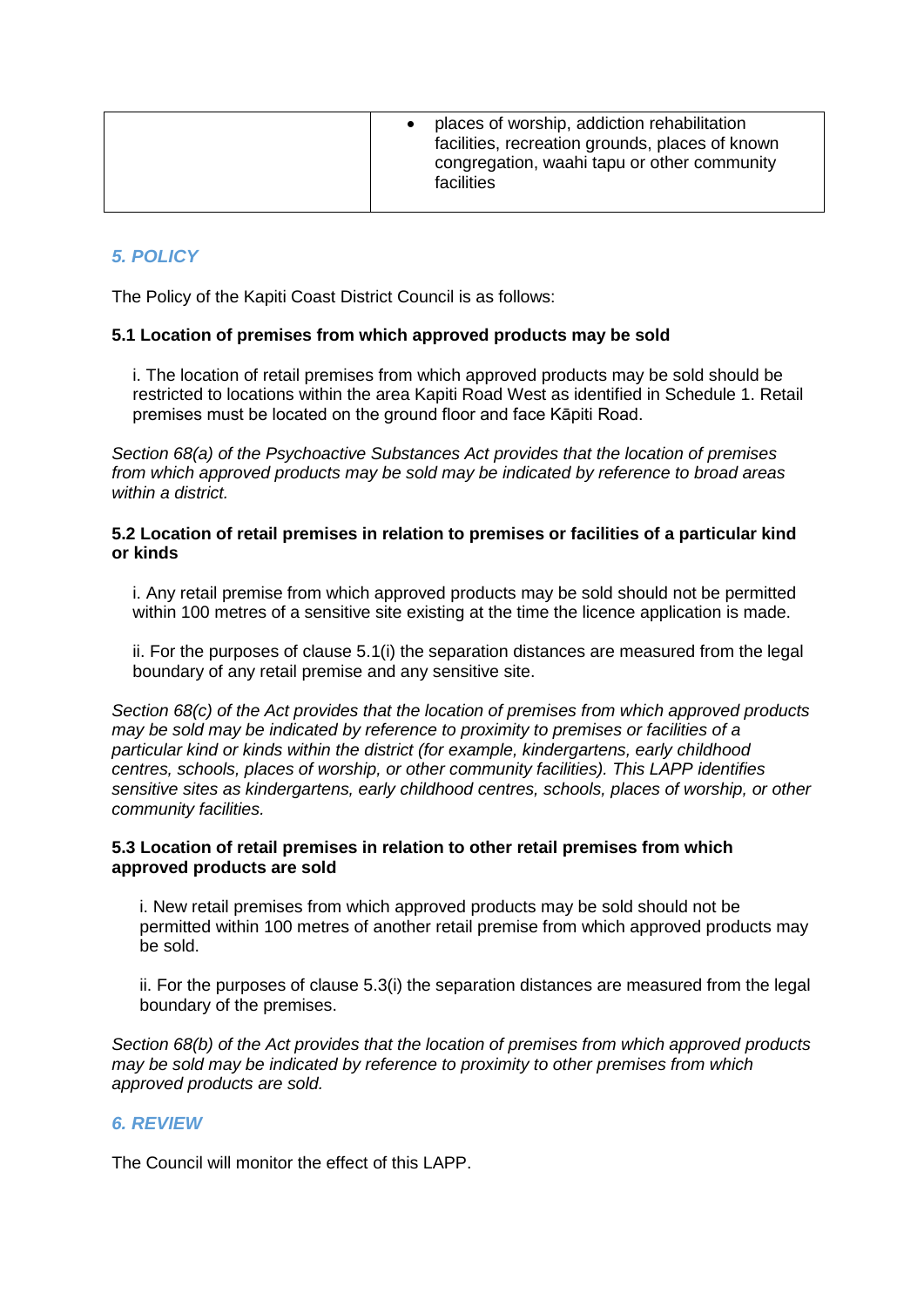The LAPP will be reviewed every five years, or at the request of the Council, or in response to changed legislative and statutory requirements, or in response to any other issues that may arise.

# *7. REFERENCES*

Psychoactive Substances Act 2013